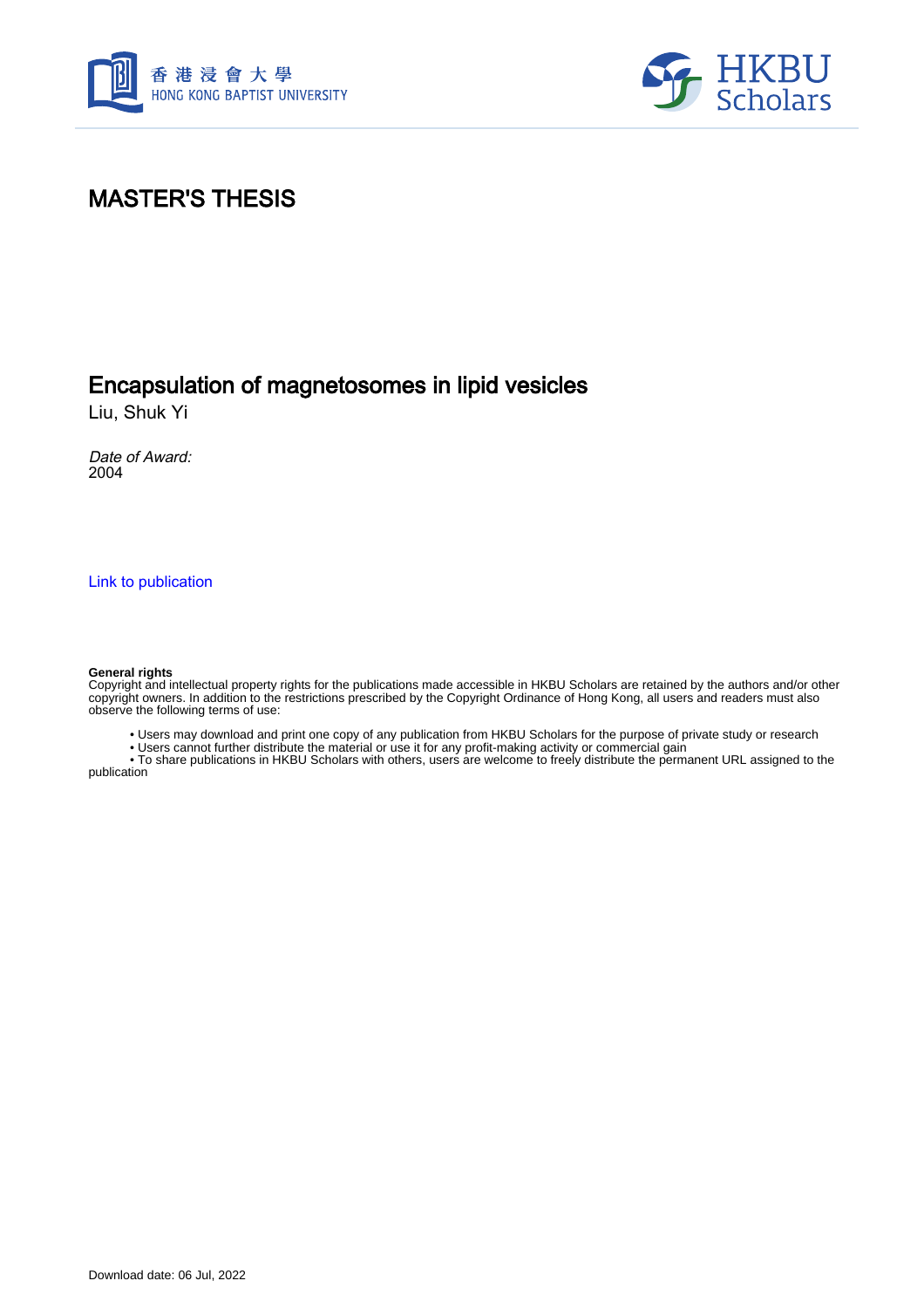# Encapsulation of Magnetosomes in Lipid Vesicles

# LIU Shuk Yi

# A thesis submitted in partial fulfillment of the

requirements for the degree of

Master of Philosophy

Principal Supervisor: Dr. HU Gang

Hong Kong Baptist University

September 2004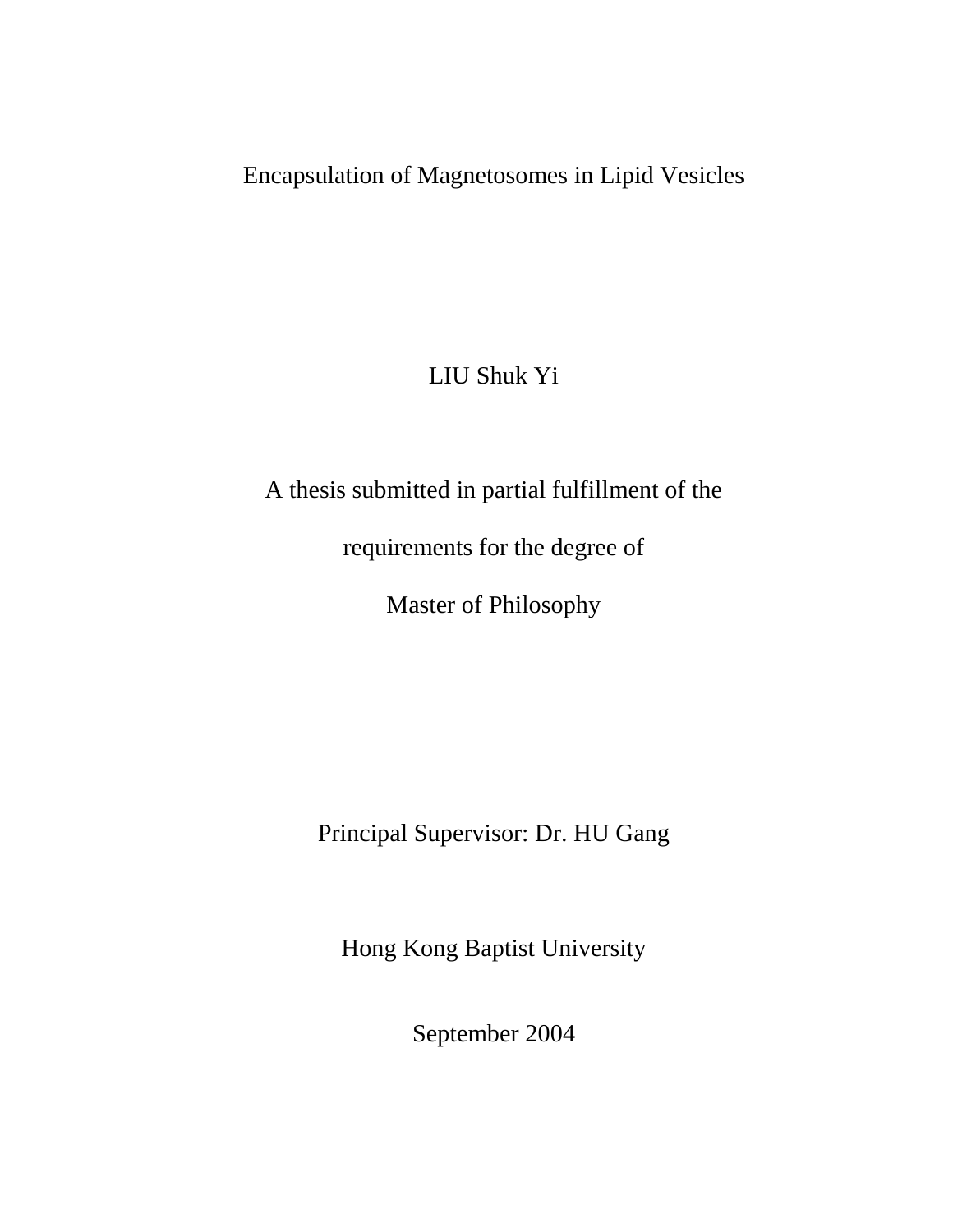### **Abstract**

Usual magnetoliposomes are giant lipid vesicles filled up homogeneously with an aqueous ferrofluid and suspended in a nonmagnetic aqueous phase. Using double emulsification techniques, we have developed a method to encapsulate ferrofluid emulsion droplets into giant lipid vesicles. By transferring the double emulsion (O1/W/O2) droplets originally suspended in an oil phase into a water phase, we are able to assemble asymmetric vesicles containing monodisperse submicron-sized emulsion droplets, which are made of an oil-based ferrofluid. The stability of the system against a changing environment is enhanced by the compartment structure. Under a magnetic field, the ferrofluid emulsion droplets inside a vesicle form magnetosomes and induce a large shape deformation of the vesicle. We describe our process to prepare double emulsions with a controlled size distribution and the flexibility to assemble lamella vesicles by two independently-formed monolayers. Results of the magnetic field-dependent shape transformation, stability of the bilayers of vesicles under shear flow and ionic strength situation are reported. The application of encapsulation of active particles in vesicles facilitates further investigations of physical properties of biological membranes and is aimed to improve drug delivery and cosmetics products.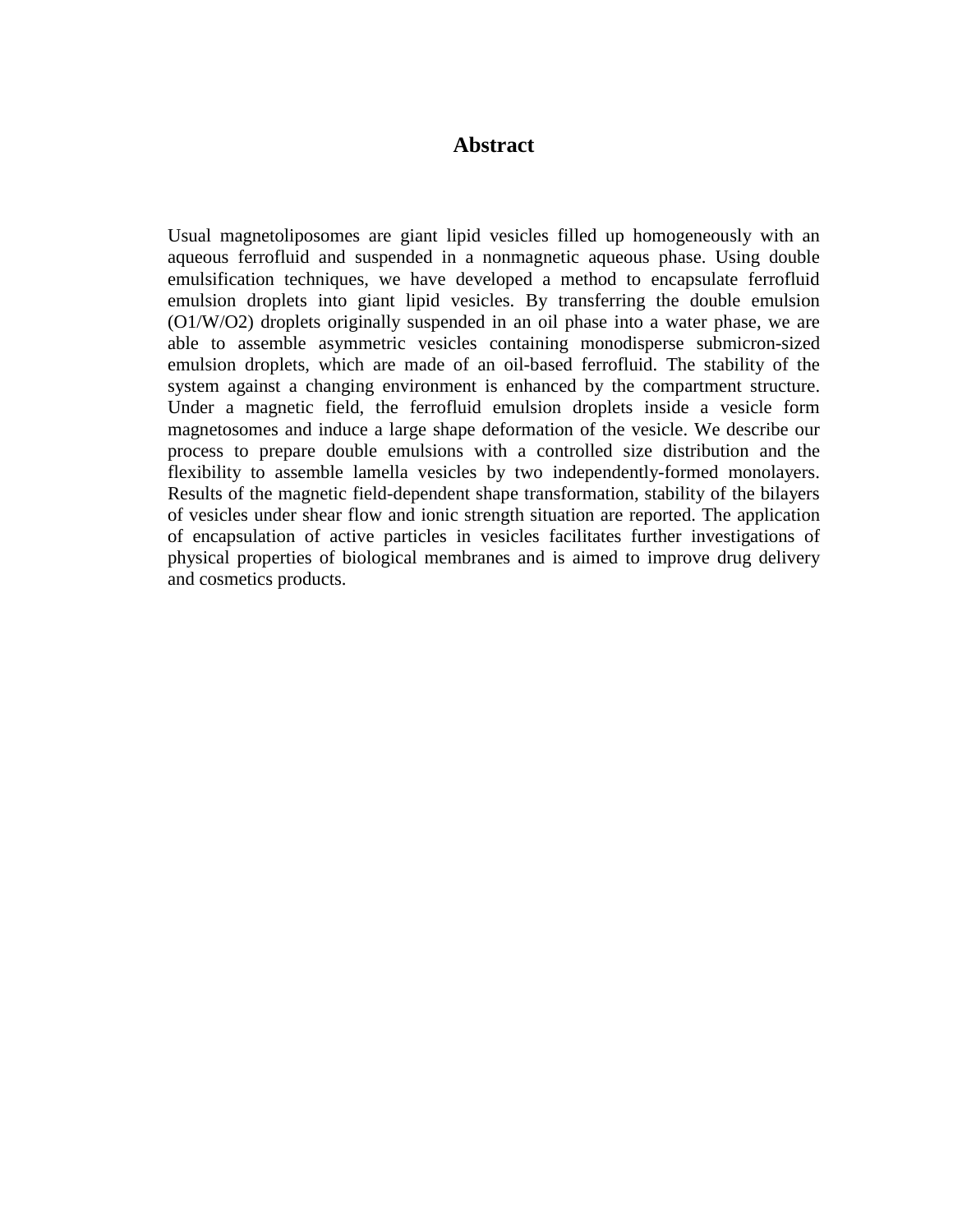## **Table of Contents**

| $\mathbf{i}$    |             |
|-----------------|-------------|
|                 |             |
| $\ddot{\rm ii}$ |             |
|                 | iii         |
|                 |             |
|                 |             |
|                 | viii        |
|                 | $\mathbf X$ |
|                 |             |

## Chapter 1 Introduction

## 1

| 1.1 Background of Liposomes, Magnetoliposomes and Magnetosomes |   |   |
|----------------------------------------------------------------|---|---|
| in Lipid Vesicles                                              | 1 |   |
| 1.2 Literature Review                                          |   |   |
| $\mathcal{D}_{\mathcal{L}}$                                    |   |   |
| 1.3 Outline of the Research                                    |   | 4 |
|                                                                |   |   |

Chapter 2 Theory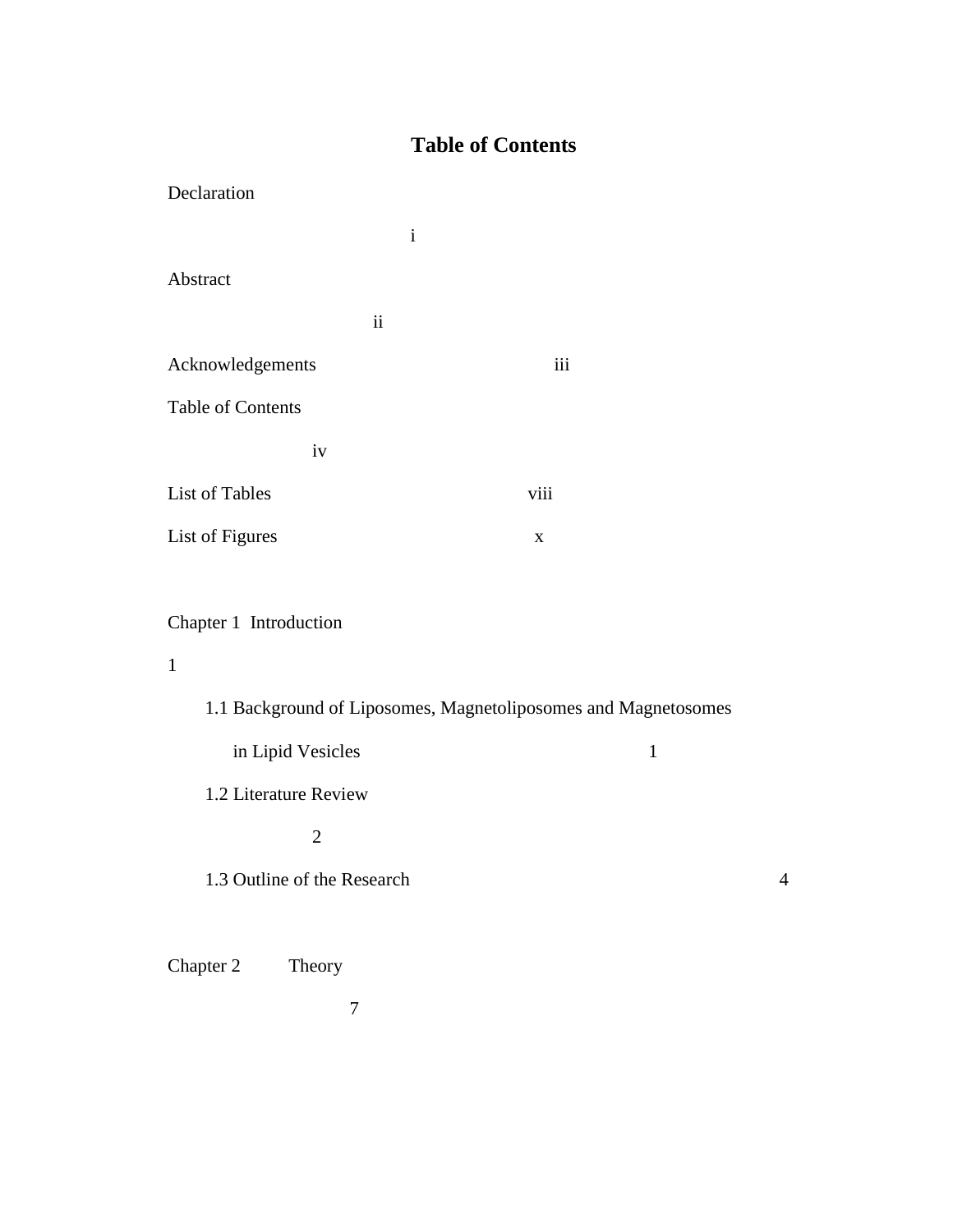2.1 Vesicle

7

2.1.1 Packing parameter of surfactant

7

2.1.2 Different classes of vesicles

9

2.1.3 Free energy of bending of a bilayer system 9

2.1.4 Various ways of forming vesicles

11

2.2 Emulsion

13

2.2.1 Emulsification and emulsion definition

13

2.2.2 Methods of stabilizing emulsions

14

**2.2.3 How surfactant responds in an emulsion?** 

### **15**

**2.2.4 Forming emulsion usually requires mechanical energy 17 2.2.5 Pressure gradient during the mixing process governs 17 droplets size 2.3 Microscopic colloidal behaviors 18**  2.3.1 Brownian motion and diffusion 18

2.3.2 Optical microscopy of dispersions

19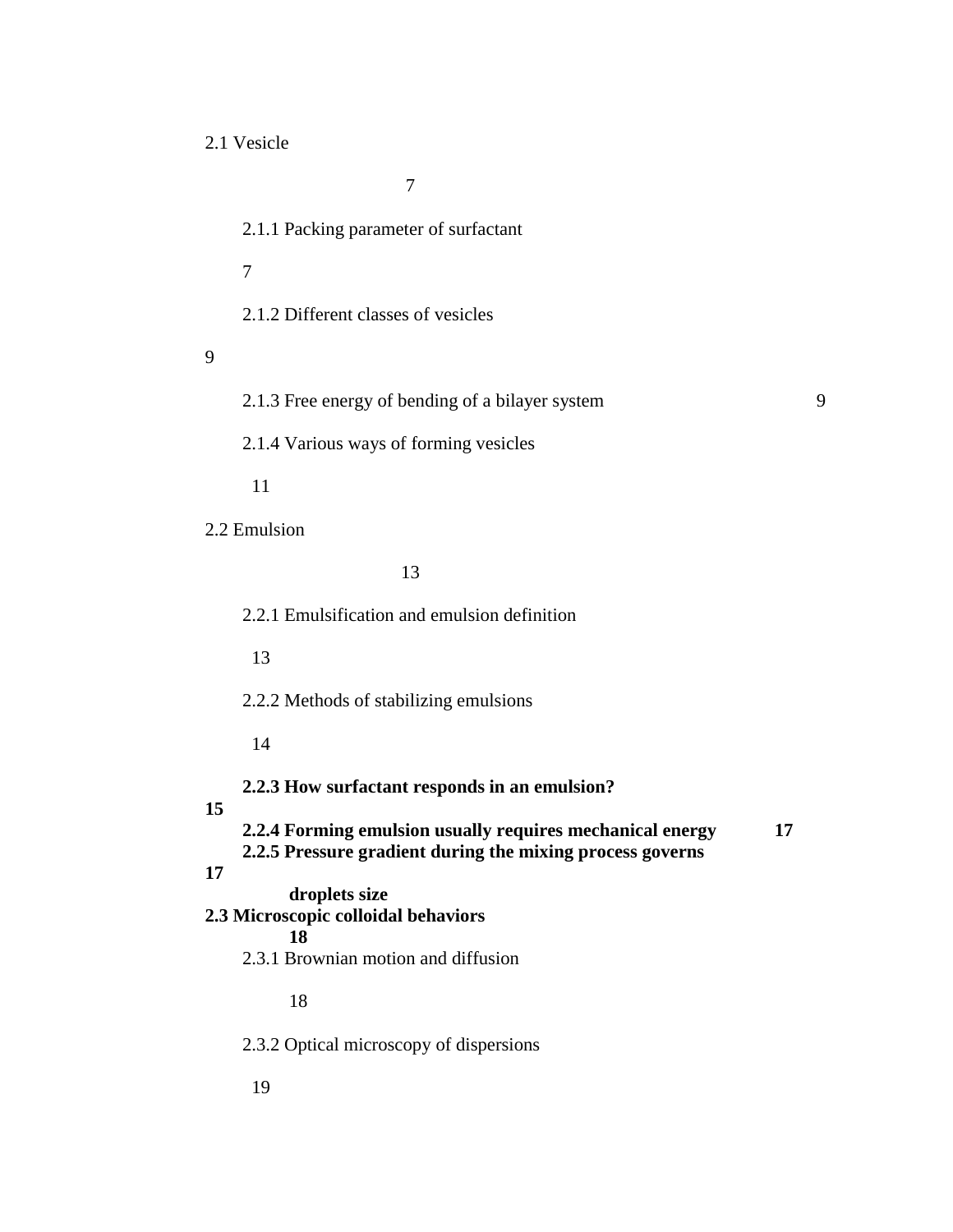| 2.3.3 Principle of differential interference contrast microscope | 20 |
|------------------------------------------------------------------|----|
| 2.3.4 Light scattering in dispersion                             |    |
| 22                                                               |    |
| 2.3.5 Dynamic light scattering                                   |    |
| 22                                                               |    |
| 2.4 Particle Interaction                                         |    |
| 25                                                               |    |
| 2.4.1 Structural change of ferrofluid under magnetic field       | 25 |
| 2.4.2 Orientation distribution due to interaction energy of      |    |
| 28                                                               |    |
| magnetic dipoles                                                 |    |
|                                                                  |    |
| Chapter 3<br><b>Research Methodology</b>                         |    |
| 33                                                               |    |
| 3.1. Preparation of monodisperse sample                          |    |
| 33                                                               |    |
| 3.1.1 Formation of ferrofluid emulsion                           |    |
| 34                                                               |    |
| 3.1.2 Formation of ferrofluid double emulsion                    |    |
|                                                                  |    |
| 36                                                               |    |
| 3.1.3 Formation of ferro-vesicle                                 |    |
| 39                                                               |    |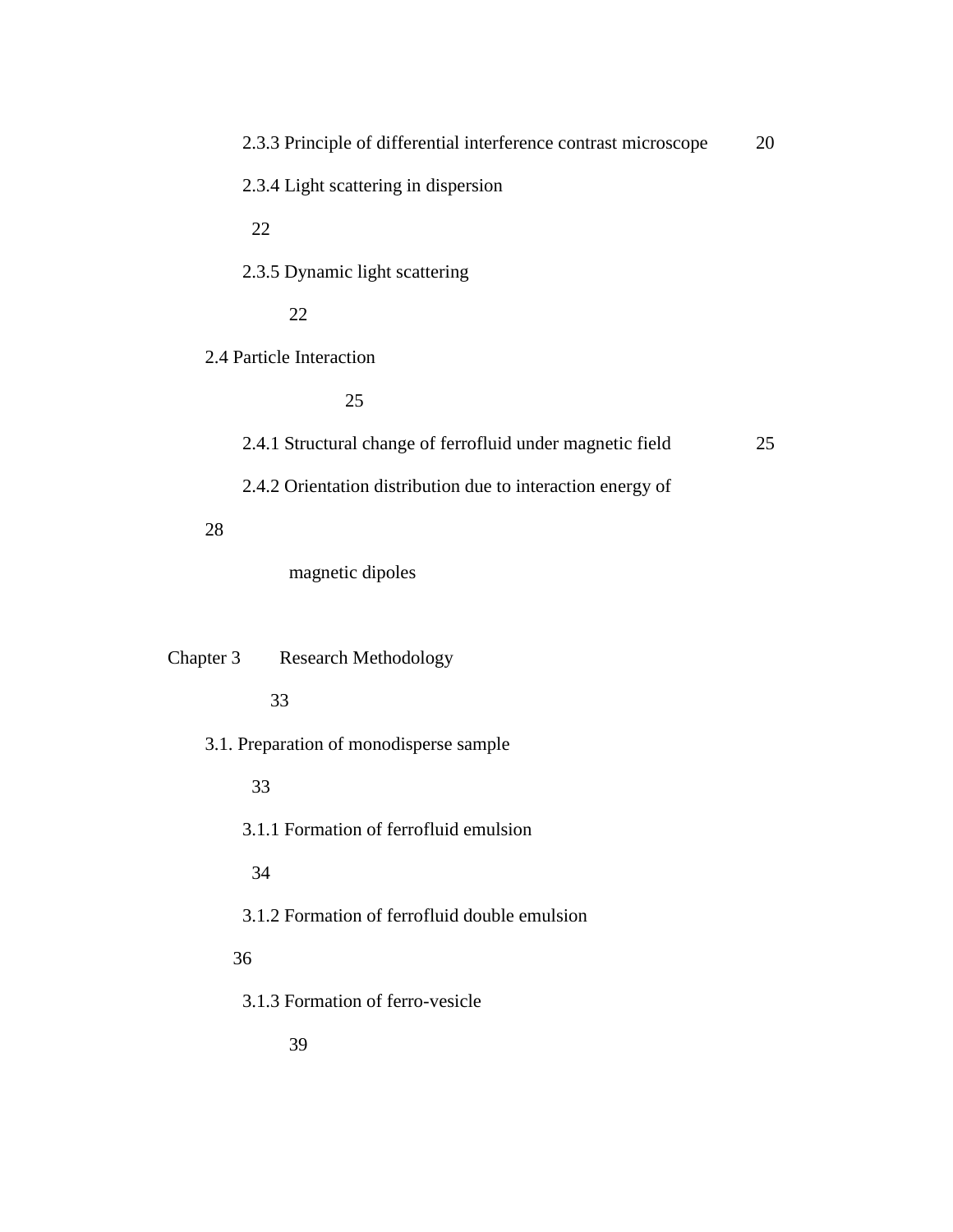3.2. Determination of particle size

43

3.3. Image analysis by optical microscopy

44

3.3.1 Preparation of sample cell

45

3.3.2 Magnetic field perpendicular or parallel to the cell surface 45

3.3.3 Image Processing

47

Chapter 4 Results and Discussion

49

4.1 Observation under Optical Microscope

#### 49

4.1.1 Structure Formation of Ferrofluid Emulsion

#### 49

4.1.1.1 Under parallel magnetic field 49

#### **4.1.1.2 Under perpendicular magnetic field 51**

4.1.2 Structure Formation of Ferrofluid Double Emulsion

#### 52

4.1.3 Structure formation of ferro-vesicle

### 55

4.1.3.1 Translational motion of ferro-vesicle under magnetic field 56

4.1.3.2 Shape deformation of irregular-shaped ferro-vesicle 57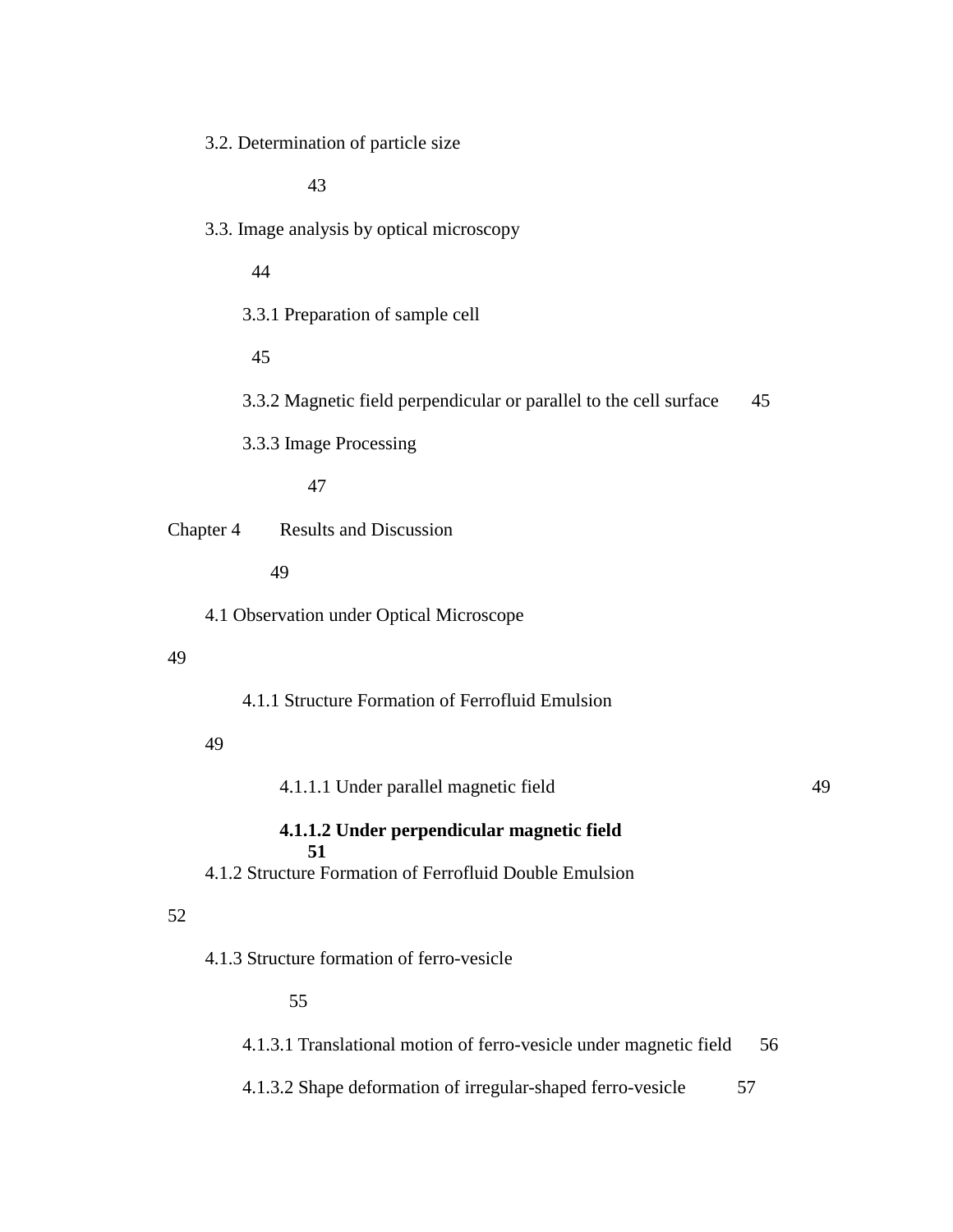## by magnetic field

4.1.3.3 Burst of ferro-vesicle under ionic strength situation

| 59                                                                  |    |
|---------------------------------------------------------------------|----|
| 4.1.3.4 Burst of ferro-vesicle under shear flow                     |    |
| 62                                                                  |    |
| 4.2 Calculations                                                    |    |
| 63                                                                  |    |
| 4.2.1 Calculation for the concentration of surfactants are          | 63 |
| needed to make the fixed sized vesicles                             |    |
| 4.2.2 Calculation for the terminal velocity of fixed size           | 68 |
| ferrofluid emulsion in the process of fractionation                 |    |
| 4.2.3 Calculation for the velocity of fixed size ferro-vesicle in   | 70 |
| the process of sedimentation                                        |    |
| 4.2.4 Shear rate of the vesicle under the application of B-field    | 72 |
| 4.3 Problems and limitations of the production of vesicle technique | 74 |
| 4.3.1 The stability of the emulsion                                 |    |
| 75                                                                  |    |
| 4.3.2 Equilibration of the oil-water interface and emulsions        |    |
| 82                                                                  |    |
| 4.3.3 Controlling the size of the emulsion                          |    |
| 84                                                                  |    |
| 4.3.4 Transfer of emulsion droplets into vesicles                   |    |
|                                                                     |    |

86